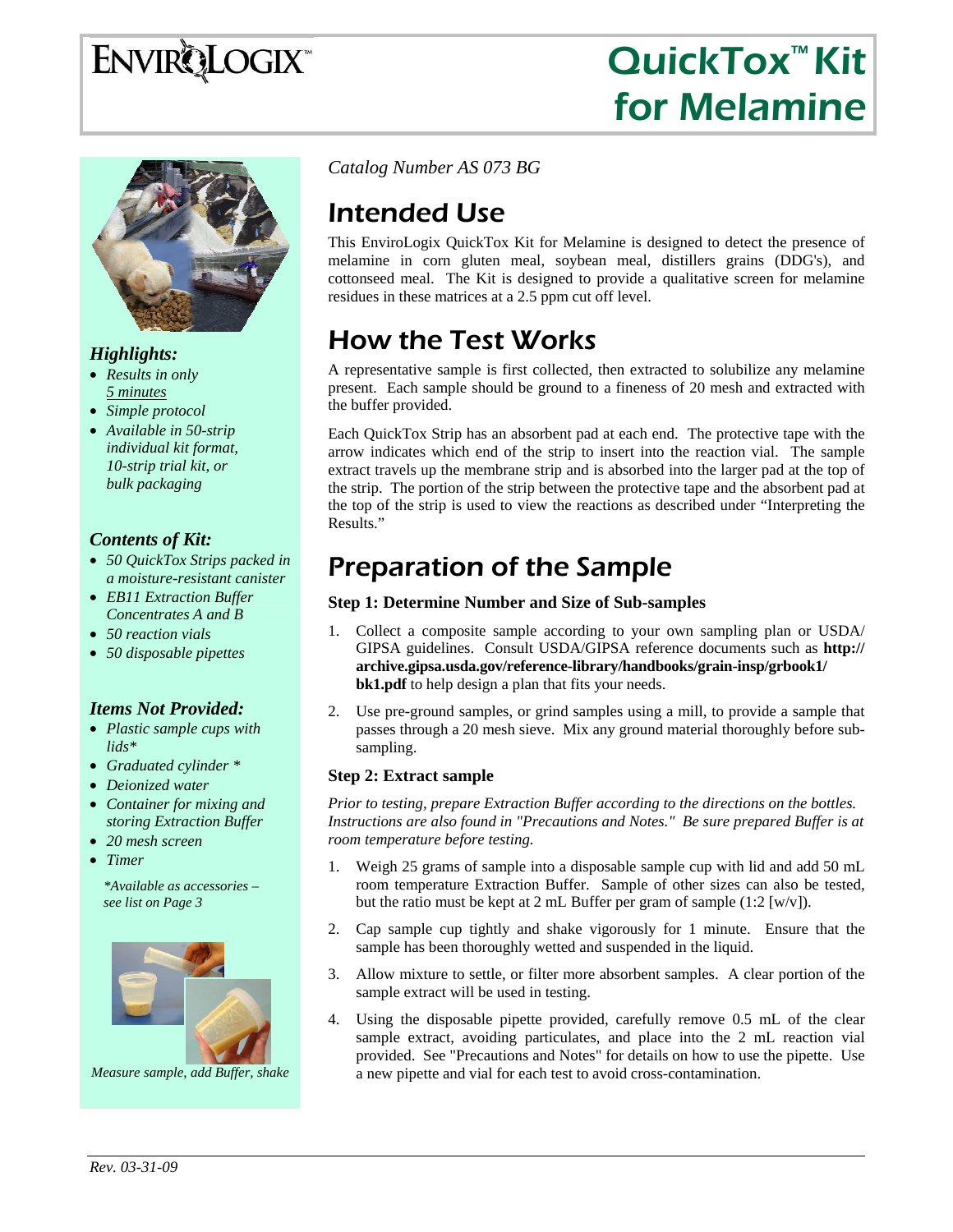

*Allow to settle, or filter* 



*Transfer clear extract to vial* 



*Add strip, interpret the results* 

### How to Run the QuickTox Strip Test

- 1. Allow refrigerated canister to come to room temperature before opening. Remove the QuickTox Strips to be used. Avoid bending the strips. Reseal the canister immediately.
- 2. Place the strip into the reaction vial containing the sample extract. The arrow tape on the end of the strip should point into the reaction vial.
- 3. The sample extract will travel up the strip (flow may not be visible immediately—this is expected and normal). Reaction vials will stand on their own or may be inserted into the cardboard rack provided.
- 4. Allow the strip to develop for 5 minutes before making final assay interpretations.
- 5. To retain the strip, cut off and discard the bottom section of the strip covered by the arrow tape.

### Interpreting the Results

Development of a Control Line within 5 minutes indicates that the strip has functioned properly. Any strip that does not develop a Control Line should be discarded. A new test may be run using the same extract but with a new strip and disposables.

**Negative Results** - A sample containing melamine residues of less than 2.5 ppm will develop a Test Line that is **equal to or slightly darker than the Control Line**.

**Positive Results -** A sample containing melamine residues of 2.5 ppm or higher will develop a Test Line that is **lighter than the Control Line**. At very high levels (>50 ppm), the Test Line may disappear.

Allow the strip to develop for the full  $\frac{5}{9}$ minutes before interpreting the results. Positive results may be confirmed with a quantitative method to determine the precise level of contamination, if desired.



### Cross Reactivity

The QuickTox Kit for Melamine and its antibodies have been tested for crossreactivity to various other triazine analogues and potentially cross-reacting chemicals. In addition to detecting melamine, the antibodies used to develop this kit show cross reactivity to cyanuric acid, atrazine, diamino atrazine, and cyromazine (LARVADEX™).

# Kit Storage

This QuickTox Kit should be stored refrigerated. Note the shelf life on the kit box. The kit may be used in field applications; however, prolonged exposure to high temperatures may adversely affect the test results. Do not open the desiccated canister until ready to use the strips.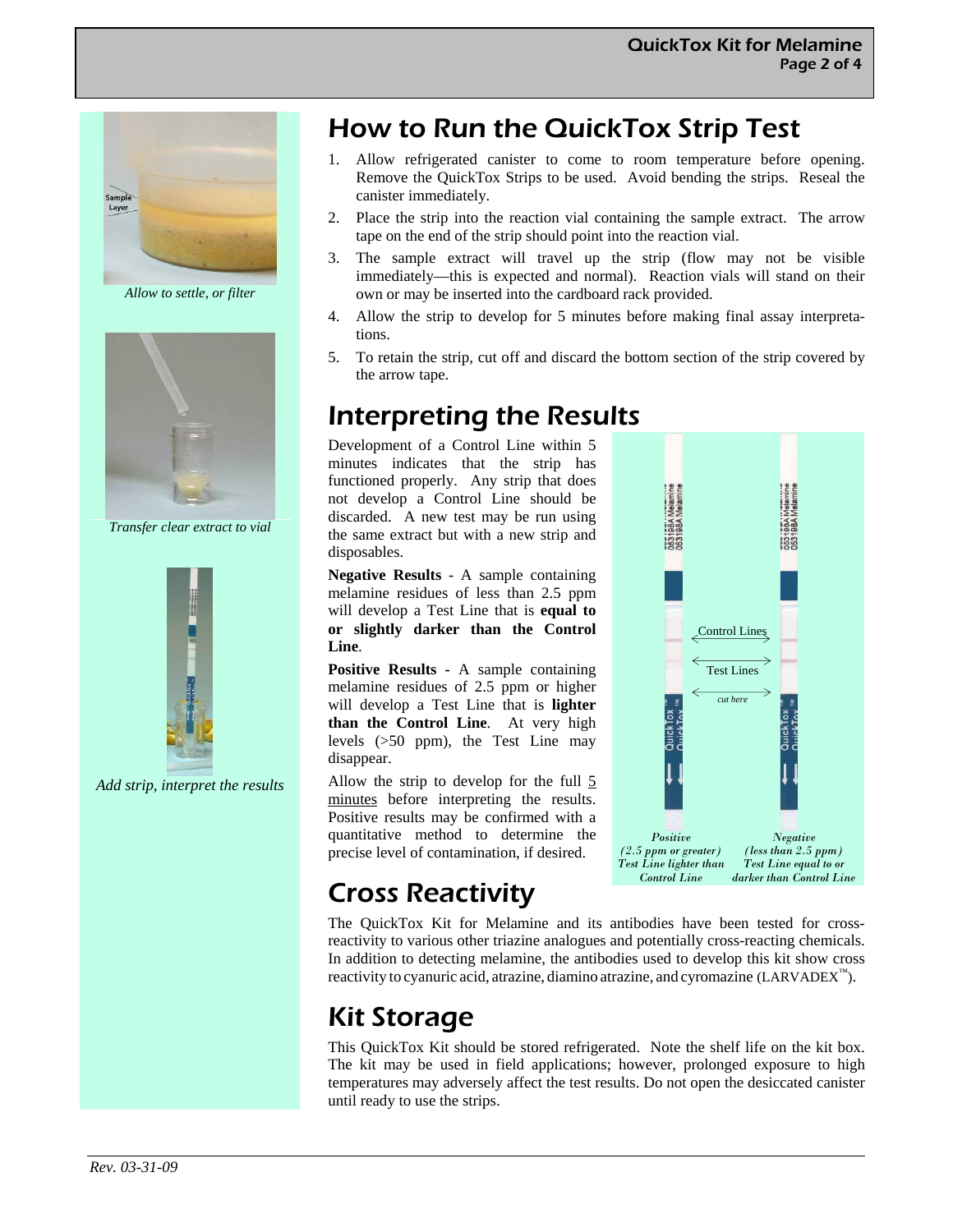### Precautions and Notes

- This kit is designed to screen for presence or absence at the detection level stated only, and is not designed to be quantitative.
- This product is currently applicable for use in ground corn, corn gluten meal, distiller grains, cottonseed meal, and soybean meal. Contact EnviroLogix Technical Support for information on testing a matrix other than those listed.
- As with all screening tests, it is recommended that results be confirmed by an alternate method when necessary.
- The assay has been optimized for use with the protocol provided in the kit. Deviation from this protocol may invalidate the results of the test.
- The results generated through the proper use of this diagnostic tool reflect the condition of the working sample directly tested. Extrapolation as to the condition of the originating lot, from which the working sample was derived, should be based on sound sampling procedures and statistical calculations which address random sampling effects, non-random seed lot sampling effects and assay system uncertainty. A negative result obtained when properly testing the working sample does not necessarily mean the originating lot is entirely negative for melamine.
- Protect all components from hot or cold extremes of temperature when not in use. Do not leave in direct sunlight or in vehicle.
- To use disposable transfer pipettes:
	- Squeeze bulb tightly and insert tip in the sample layer
	- Release pressure to draw liquid up past the 0.5 mL mark
	- Squeeze carefully to expel excess sample back into the container so that the liquid left in the pipette is at the required mark (0.5 mL)
	- Hold the pipette over the reaction vial and expel the sample
	- Be sure to use a new pipette and vial for each test to avoid crosscontamination
- For convenience, certain accessories can be ordered through EnviroLogix:

| - Graduated cylinder              | Cat. # $ACC$ 023 |
|-----------------------------------|------------------|
| - Set of 50 sample cups with caps | Cat. # $ACC$ 012 |

Instructions for Preparing Extraction Buffer (also found on the bottle labels):

| $-50$ -strip Kit                                                                                                                                                  | $-10$ -strip Trial Kit                                                     |
|-------------------------------------------------------------------------------------------------------------------------------------------------------------------|----------------------------------------------------------------------------|
| o Add entire bottle of Buffer A to 2250<br>mL of deionized water. Mix well.                                                                                       | o Add entire bottle of Buffer A to 450<br>mL of deionized water. Mix well. |
| o Add entire bottle of Buffer B to Buffer A and water mixture. Mix well. Store<br>refrigerated when not in use; allow to come to room temperature before testing. |                                                                            |

#### Transfer Pipette